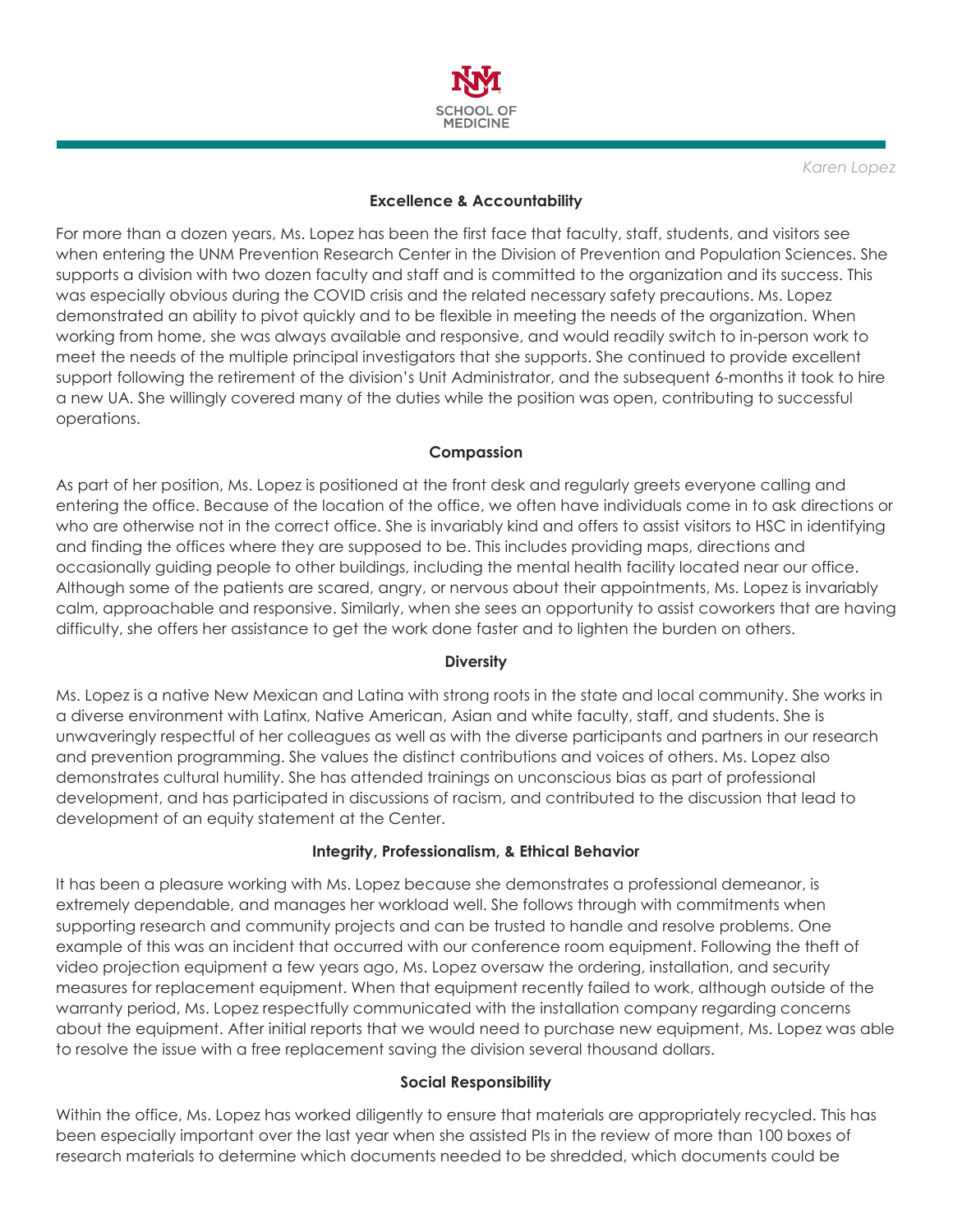

recycled through typical methods, and which other elements (e.g., folders, brochures, etc.) could be repurposed. In addition to these sustainability activities in the workplace, Ms. Lopez contributes in big and small ways to her community. She works to increase social capital and the sense of community in her neighborhood through extensive Halloween decorations and welcoming children and families to enjoy it. She also participates in flash mob actions that bring costuming and dance activities to communities. Additionally, within her family, Ms. Lopez contributes to the regular caretaking of her niece and nephew.

### **Creativity & Innovation**

In the more than 10 years that I have worked with Ms. Lopez, I am continually amazed by her artistic creativity which she uses to make the office a more inviting and engaging place to work. She uses her skills and passion for costuming and bead work to decorate the front office and waiting area, especially for holidays. This makes for a more welcoming environment for faculty, staff, students and visitors. She also regularly participates in departmental efforts to engage staff in activities (e.g., costume and decorating contests) and shares her passion with others. In addition to these activities that make the office friendlier, Ms. Lopez has also worked especially hard during COVID to always make sure that the office is maintained as an environment where faculty, staff, students and visitors can feel safe. She has done this by ensuring that PPE and cleaning stations were set up and maintained strategically throughout the office.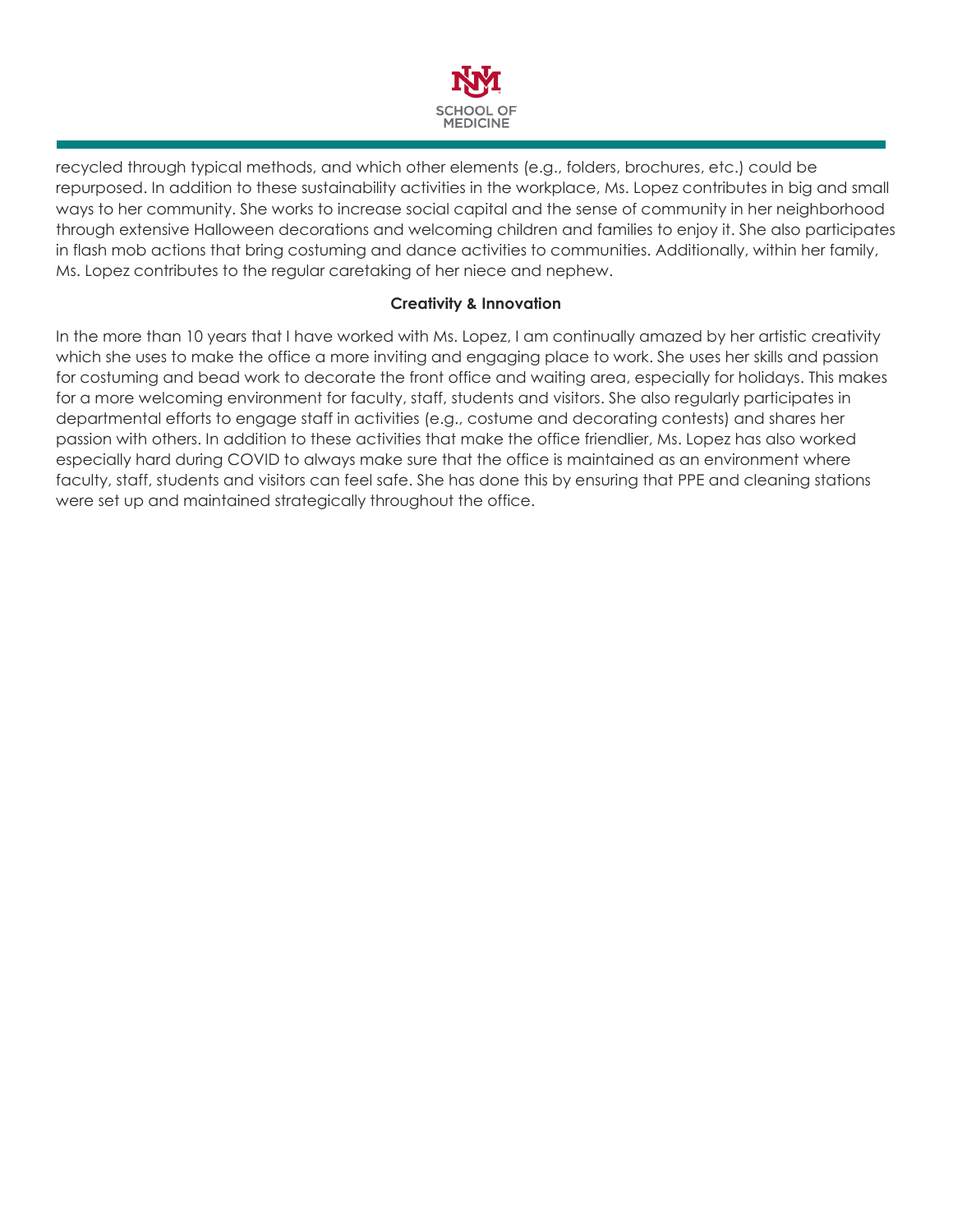

*Karen Lopez*

### **Excellence & Accountability**

The long-time Prevention Research Center (PRC) Unit Administrator retired during COVID, and we were without a unit administrator for more than half a year. During this time, Ms. Lopez, the receptionist and administrative support for the PRC, stepped up and provided excellent service for the entire PRC. The quantity and quality of activities in which she engaged during this particularly challenging time is noteworthy, as is the magnanimity and good nature she displayed while undertaking such a heavy workload. For example, she was one of only two people in the PRC who had a Pcard after the departure of the unit administrator, and she often placed supply and equipment orders for half a dozen staff members in a day on top of her regular responsibilities. She is now generously training the new unit administrator in addition to her other activities. I truly do not know how any of us in the PRC could have gotten our work done during the time without a unit administrator without the extra efforts of Ms. Lopez, and her positive attitude during this crush of work is truly admirable.

### **Compassion**

Ms. Lopez has taken great care in ensuring that the PRC has all the needed cleaning supplies and other equipment that we need to promote safety during COVID. She routinely confirms that areas are stocked with supplies and that we are all aware of their availability. Her attention to our safety benefits all of us and our families and other associates.

### **Diversity**

Ms. Lopez is Hispanic, which is very important to our Center. We conduct community-engaged research, and we value having our team reflect the composition of the community. Ms. Lopez is the receptionist at the Center, and so she is the first point of contact for people and the face of the Center to the communities in many cases.

# **Integrity, Professionalism, & Ethical Behavior**

During COVID, the PRC staff were advised to work from home. However, we were receiving equipment, supplies and other critical items delivered to the PRC. Ms. Lopez came into the PRC regularly during that time to process mail and deliveries, and she sent them to us at our homes. She did this without being asked, and she engaged in these activities with a generous spirit and positive attitude. We all were able to reduce our exposure to COVID and protect each other through her efforts during this time. This also greatly facilitated our ability to execute our jobs effectively during the work from home period.

### **Social Responsibility**

Ms. Lopez has helped the staff at the PRC switch from paper to more electronic processes, such as signing documents. This greatly reduces the need print, which helps us all become more environmentally responsible.

Ms. Lopez also represents the UNM School of Medicine well in the community and enhances the quality of life of the community. She is an active member of several artistic communities, and she distinguishes herself by her the quantity and quality of her work. For example, in this year's state fair, she won five ribbons in the jewelry and hand-crafted items categories, including two first place and two second place ribbons. She shares her skills and passion for creating beadwork jewelry and other items through workshops and online forums. The annual Halloween display at her home is a highlight of the Albuquerque Halloween season and has delighted families for years.

Ms. Lopez also adopted a cat, Nikki, who was rescued from the Emergency Medicine parking lot.

### **Creativity & Innovation**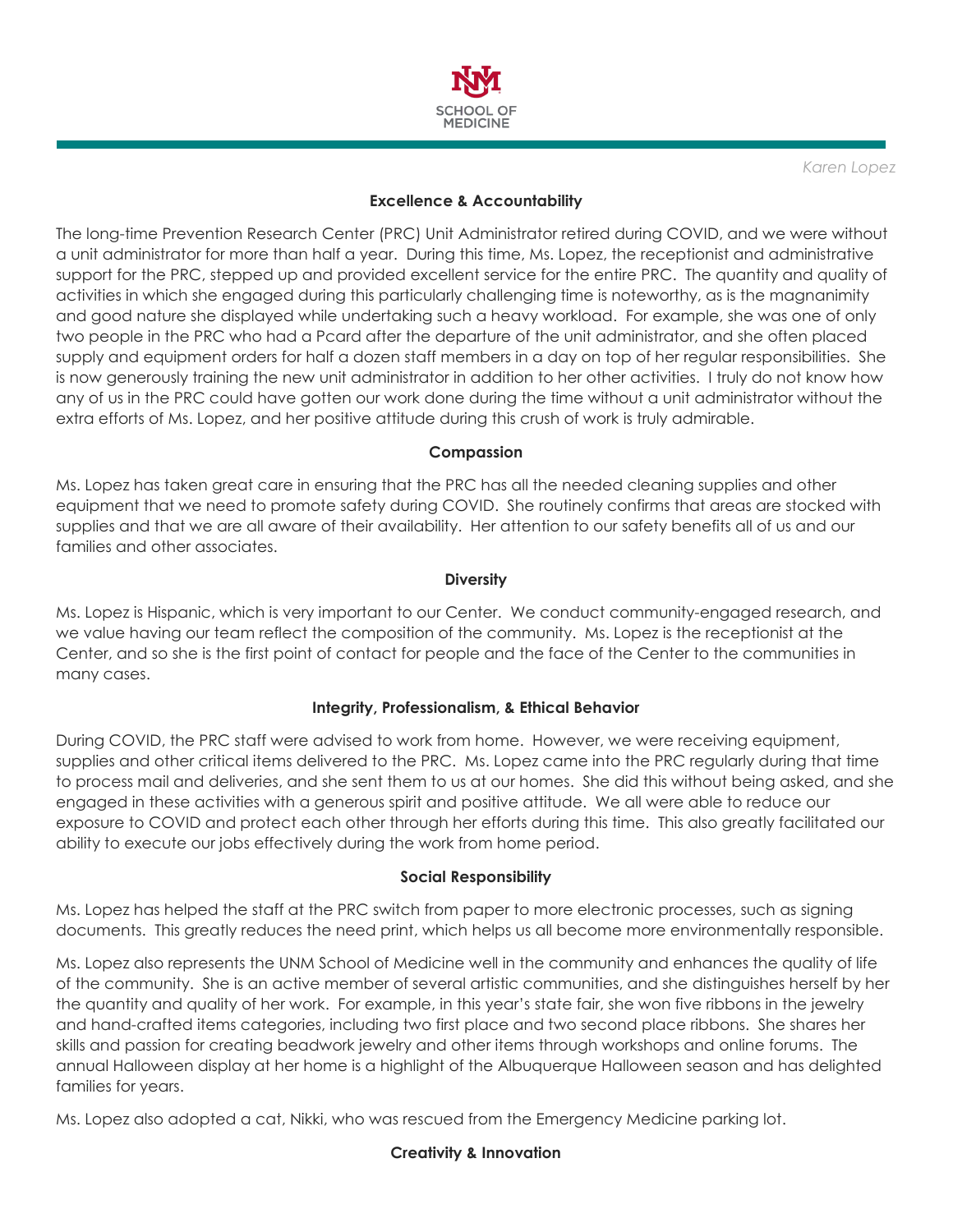

The primary way that Ms. Lopez has used creativity and innovation to improve working at the PRC has been to develop and then train the rest of us on new electronic procedures for getting our work done. Examples include getting signatures on forms and routing materials. This not only enabled us to effectively work from home during and after COVID, but it has improved our efficiency of undertaking these activities even when we are in the office. Ms. Lopez not only figured out how to execute these activities electronically, but she also displayed great patience and generosity in helping the rest of the PRC staff learn the new procedures.